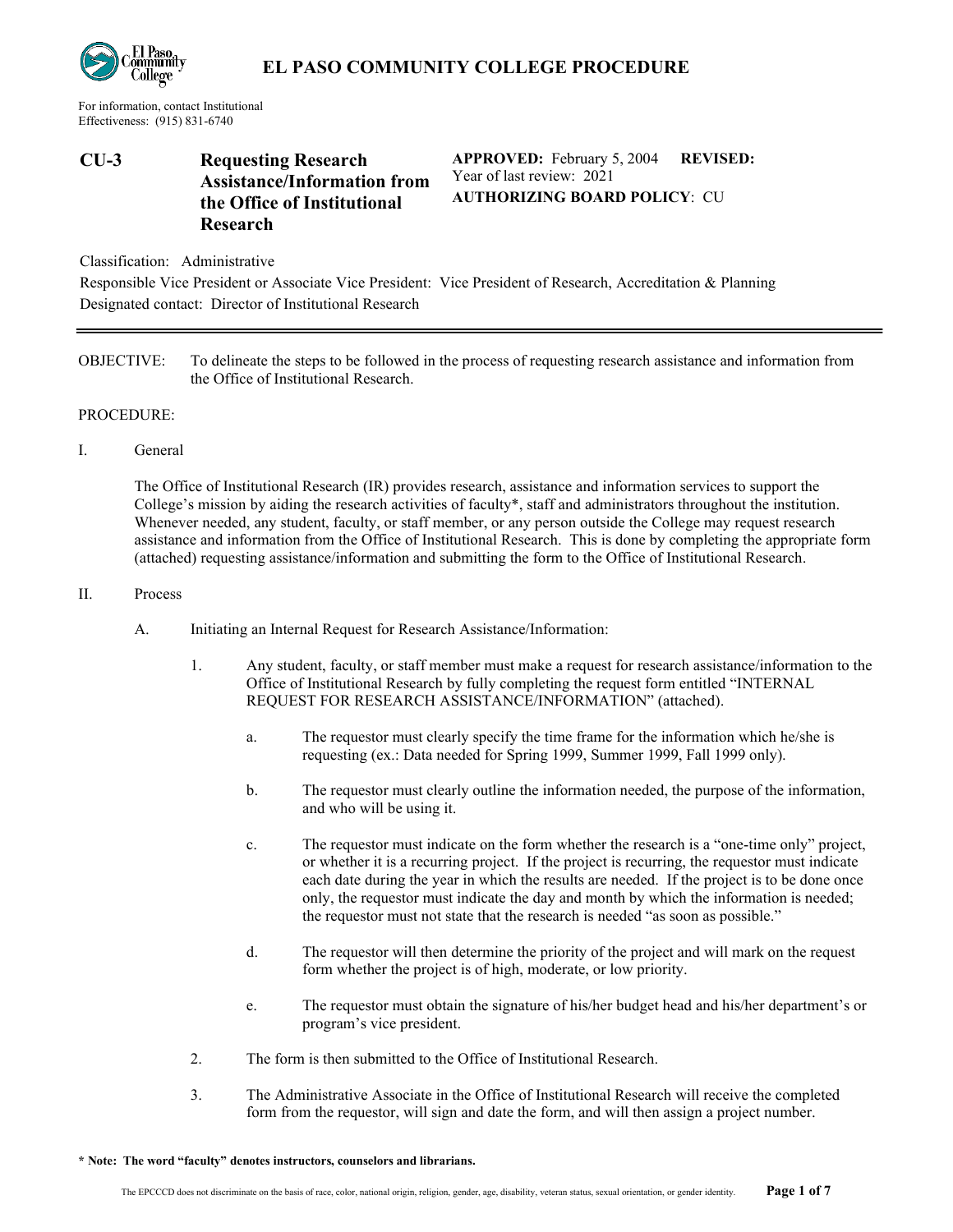- B. Initiating a Request for Research Assistance/Information from an External Source:
	- 1. Any person outside of the College may make a request for research assistance/information to the Office of Institutional Research by fully completing the request form entitled "EXTERNAL REQUEST FOR RESEARCH ASSISTANCE/INFORMATION" (attached).
		- a. The requestor must clearly specify the time frame for the information which he/she is requesting (ex.: Data needed for Spring 1999, Summer 1999, Fall 1999 only).
		- b. The requestor must clearly outline the information needed and the purpose of the information.
		- c. The requestor must indicate on the form whether the research is a "one-time only" project, or whether it is a recurring project. If the project is one which is recurring, the requestor must indicate each date during the year in which the results are needed. If the project is to be done once only, the requestor must indicate the day and month by which the information is needed; the requestor must not state that the research is needed "as soon as possible."
	- 2. The form must then be submitted to the Office of Institutional Research.
	- 3. The Administrative Associate in the Office of Institutional Research will receive the completed form from the requestor, will sign and date the form, and will then assign a project number.
- C. Review of internal or external request:

Upon receiving a completed internal or external request for research assistance/information, the Director of Institutional Research will meet with the Vice President of Research, Accreditation and Planning to approve and prioritize research projects.

- 1. The Director of Institutional Research and Vice President of Research, Accreditation & Planning will set proposed start and completion dates for each project, depending on the current case load at the Office of Institutional Research.
- 2. A project team will then be formed and a project leader will be assigned.
- 3. A copy of the original form will be returned with the "For Office Use Only" section completed.
- 4. The project team leader will correspond with the requestor to clarify if any additional information is needed.
- 5. The project team will then complete the requested task.
- D. Completion of research:
	- 1. When completed, the research/information will then be forwarded to the requestor along with a Customer Satisfaction Survey/Evaluation of Research Assistance/Information (attached).
	- 2. The requestor is requested to complete the Customer Satisfaction Survey/Evaluation of Research Assistance/Information form and return the form to the Office of the Vice President for Research, Accreditation & Planning.
	- 3. The project team leader will send a brief abstract of the project and its results to the Vice President for Research, Accreditation & Planning.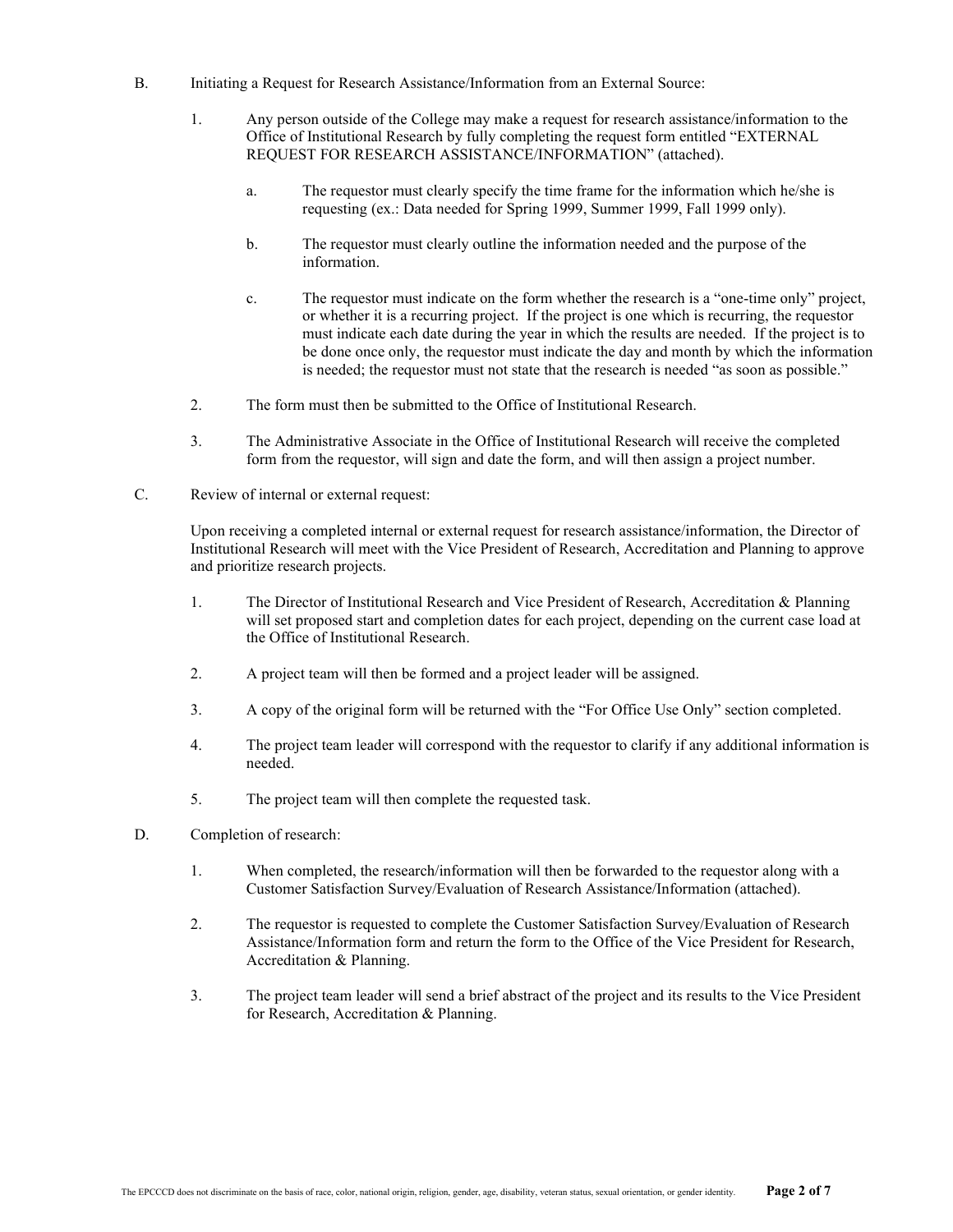

#### **INTERNAL REQUEST FOR RESEARCH ASSISTANCE/INFORMATION**

You are invited to visit the College web site on the Internet a[t www.epcc.edu.](http://www.epcc.edu/) The information you need may be found there.

|                                                                                                                                                                                                                                                                                                                                                                                                                                                                                                                                                                                                                                                                                                                                                                                                                                                                                                                                                                                                                                                                                                                                                                                                                                                                                                                                                                                                                                                                                                                                                                                                                                                                                                                                                                                                                                                                                                                                                                                                                                                                                                                                                                                                                                                                                                                                                                                                                                                                                                                                                                                                                                                                                                                                                                                                                                                                                                                                                     |            |                    |                                                       |                                                                                                                      | Date: $\qquad \qquad$                                                        |
|-----------------------------------------------------------------------------------------------------------------------------------------------------------------------------------------------------------------------------------------------------------------------------------------------------------------------------------------------------------------------------------------------------------------------------------------------------------------------------------------------------------------------------------------------------------------------------------------------------------------------------------------------------------------------------------------------------------------------------------------------------------------------------------------------------------------------------------------------------------------------------------------------------------------------------------------------------------------------------------------------------------------------------------------------------------------------------------------------------------------------------------------------------------------------------------------------------------------------------------------------------------------------------------------------------------------------------------------------------------------------------------------------------------------------------------------------------------------------------------------------------------------------------------------------------------------------------------------------------------------------------------------------------------------------------------------------------------------------------------------------------------------------------------------------------------------------------------------------------------------------------------------------------------------------------------------------------------------------------------------------------------------------------------------------------------------------------------------------------------------------------------------------------------------------------------------------------------------------------------------------------------------------------------------------------------------------------------------------------------------------------------------------------------------------------------------------------------------------------------------------------------------------------------------------------------------------------------------------------------------------------------------------------------------------------------------------------------------------------------------------------------------------------------------------------------------------------------------------------------------------------------------------------------------------------------------------------|------------|--------------------|-------------------------------------------------------|----------------------------------------------------------------------------------------------------------------------|------------------------------------------------------------------------------|
|                                                                                                                                                                                                                                                                                                                                                                                                                                                                                                                                                                                                                                                                                                                                                                                                                                                                                                                                                                                                                                                                                                                                                                                                                                                                                                                                                                                                                                                                                                                                                                                                                                                                                                                                                                                                                                                                                                                                                                                                                                                                                                                                                                                                                                                                                                                                                                                                                                                                                                                                                                                                                                                                                                                                                                                                                                                                                                                                                     |            |                    |                                                       |                                                                                                                      |                                                                              |
| Research Requested/Information Needed (specify report format, if appropriate, and intervals of time for the<br>information needed--i.e., specific semester(s) or academic year(s); attach additional sheets, if necessary. Please refer<br>to definitions on next page.):                                                                                                                                                                                                                                                                                                                                                                                                                                                                                                                                                                                                                                                                                                                                                                                                                                                                                                                                                                                                                                                                                                                                                                                                                                                                                                                                                                                                                                                                                                                                                                                                                                                                                                                                                                                                                                                                                                                                                                                                                                                                                                                                                                                                                                                                                                                                                                                                                                                                                                                                                                                                                                                                           |            |                    |                                                       | <u> 1989 - Johann Stein, mars an deutscher Stein und der Stein und der Stein und der Stein und der Stein und der</u> |                                                                              |
| <b>If recurring, indicate month needed (J)</b> : ____Jan ____Feb ___Mar ___Apr ___May ___June ____July ___Aug<br>Sept<br><b>Purpose and Audience for the Information:</b>                                                                                                                                                                                                                                                                                                                                                                                                                                                                                                                                                                                                                                                                                                                                                                                                                                                                                                                                                                                                                                                                                                                                                                                                                                                                                                                                                                                                                                                                                                                                                                                                                                                                                                                                                                                                                                                                                                                                                                                                                                                                                                                                                                                                                                                                                                                                                                                                                                                                                                                                                                                                                                                                                                                                                                           |            |                    |                                                       |                                                                                                                      | Oct Nov Dec If one time only, indicate date needed (Day and Month, not ASAP) |
|                                                                                                                                                                                                                                                                                                                                                                                                                                                                                                                                                                                                                                                                                                                                                                                                                                                                                                                                                                                                                                                                                                                                                                                                                                                                                                                                                                                                                                                                                                                                                                                                                                                                                                                                                                                                                                                                                                                                                                                                                                                                                                                                                                                                                                                                                                                                                                                                                                                                                                                                                                                                                                                                                                                                                                                                                                                                                                                                                     |            |                    |                                                       |                                                                                                                      |                                                                              |
| Budget Head: (Printed Name) (Signature) Ciate) Vice President: (Printed name)                                                                                                                                                                                                                                                                                                                                                                                                                                                                                                                                                                                                                                                                                                                                                                                                                                                                                                                                                                                                                                                                                                                                                                                                                                                                                                                                                                                                                                                                                                                                                                                                                                                                                                                                                                                                                                                                                                                                                                                                                                                                                                                                                                                                                                                                                                                                                                                                                                                                                                                                                                                                                                                                                                                                                                                                                                                                       |            |                    |                                                       |                                                                                                                      | (Signature)<br>(Date)                                                        |
| Project Priority (set by Requestor) $(J)$ : High Moderate Low                                                                                                                                                                                                                                                                                                                                                                                                                                                                                                                                                                                                                                                                                                                                                                                                                                                                                                                                                                                                                                                                                                                                                                                                                                                                                                                                                                                                                                                                                                                                                                                                                                                                                                                                                                                                                                                                                                                                                                                                                                                                                                                                                                                                                                                                                                                                                                                                                                                                                                                                                                                                                                                                                                                                                                                                                                                                                       |            |                    |                                                       |                                                                                                                      |                                                                              |
|                                                                                                                                                                                                                                                                                                                                                                                                                                                                                                                                                                                                                                                                                                                                                                                                                                                                                                                                                                                                                                                                                                                                                                                                                                                                                                                                                                                                                                                                                                                                                                                                                                                                                                                                                                                                                                                                                                                                                                                                                                                                                                                                                                                                                                                                                                                                                                                                                                                                                                                                                                                                                                                                                                                                                                                                                                                                                                                                                     |            |                    |                                                       |                                                                                                                      |                                                                              |
| activities of faculty, staff and administrators throughout the institution.<br>REQUEST PROCEDURE: It is recommended that the requester contact IR when a project is first contemplated. This form must be completed to initiate the<br>process of requesting assistance/information. Time, personnel, and equipment requirements necessitate that each request be addressed on a case-by-case basis.<br>The requestor will determine whether the project priority is high, moderate, or low and will mark the appropriate space listed above. To obtain official approval<br>and support, set priorities and requirements, and to clarify legal issues, each request must go through the requestor's department/program budget head and vice<br>president. The Director of Institutional Research, together with the Vice President of Research, Accreditation & Planning, will then meet to develop and plan for<br>the completion of the project. A project team will be formed and a target completion date set. The team leader is the primary contact for the request. A copy of<br>this form will be returned to the requestor with the "For Office Use Only" section completed so the requestor may have immediate feedback on the status of the<br>project.<br>In accordance with Procedure CU-3, return the completed form to the Administrative Associate at the Office of Institutional Research who will sign and date<br>the form, and will then assign a project number.<br>In signing below, the requestor understands that information concerning any individual student is to be held in strictest confidence and he/she assures that<br>procedures are in place for monitoring and protecting confidentiality of student information.<br>The requestor understands that any unauthorized disclosure of confidential student information is illegal as provided in the Family Education Rights and<br>Privacy Act of 1974 (FERPA) and in the implementing federal regulations found in 34 CRF Part 99. FERPA is specifically incorporated into the Texas Public<br>Information Act as an exception to records which are subject to disclosures to the public (Texas Government Code, Chapter 552).<br>In addition, I understand that any data sets or output reports that the requestor, or his/her representative, may generate with individual student data are<br>confidential. The requestor will not disclose to any unauthorized person any data sets or reports with individual student data which he/she is given or devise.<br>The requestor agrees to destroy the data when it is no longer needed for purposes for which this study was conducted; that no confidential student data will<br>leave the agency; and that no confidential student data will reside on a portable computing device or media such as a laptop computer, personal digital assistant<br>(PDA); key fob drive, compact disk, floppy disk, etc. |            |                    |                                                       |                                                                                                                      |                                                                              |
| The requestor also understands that failure to observe these restrictions may constitute a 'Breach of Computer Security' as defined in the Texas Penal Code,<br>Chapter 33, Sec. 33.02, B, and as such, an offense constitutes a criminal offense.                                                                                                                                                                                                                                                                                                                                                                                                                                                                                                                                                                                                                                                                                                                                                                                                                                                                                                                                                                                                                                                                                                                                                                                                                                                                                                                                                                                                                                                                                                                                                                                                                                                                                                                                                                                                                                                                                                                                                                                                                                                                                                                                                                                                                                                                                                                                                                                                                                                                                                                                                                                                                                                                                                  |            |                    |                                                       |                                                                                                                      |                                                                              |
|                                                                                                                                                                                                                                                                                                                                                                                                                                                                                                                                                                                                                                                                                                                                                                                                                                                                                                                                                                                                                                                                                                                                                                                                                                                                                                                                                                                                                                                                                                                                                                                                                                                                                                                                                                                                                                                                                                                                                                                                                                                                                                                                                                                                                                                                                                                                                                                                                                                                                                                                                                                                                                                                                                                                                                                                                                                                                                                                                     |            |                    |                                                       |                                                                                                                      | Project #:                                                                   |
|                                                                                                                                                                                                                                                                                                                                                                                                                                                                                                                                                                                                                                                                                                                                                                                                                                                                                                                                                                                                                                                                                                                                                                                                                                                                                                                                                                                                                                                                                                                                                                                                                                                                                                                                                                                                                                                                                                                                                                                                                                                                                                                                                                                                                                                                                                                                                                                                                                                                                                                                                                                                                                                                                                                                                                                                                                                                                                                                                     |            |                    | (Date)                                                |                                                                                                                      |                                                                              |
|                                                                                                                                                                                                                                                                                                                                                                                                                                                                                                                                                                                                                                                                                                                                                                                                                                                                                                                                                                                                                                                                                                                                                                                                                                                                                                                                                                                                                                                                                                                                                                                                                                                                                                                                                                                                                                                                                                                                                                                                                                                                                                                                                                                                                                                                                                                                                                                                                                                                                                                                                                                                                                                                                                                                                                                                                                                                                                                                                     |            |                    | FOR OFFICE USE ONLY                                   |                                                                                                                      |                                                                              |
| <b>Project Team Leader:</b>                                                                                                                                                                                                                                                                                                                                                                                                                                                                                                                                                                                                                                                                                                                                                                                                                                                                                                                                                                                                                                                                                                                                                                                                                                                                                                                                                                                                                                                                                                                                                                                                                                                                                                                                                                                                                                                                                                                                                                                                                                                                                                                                                                                                                                                                                                                                                                                                                                                                                                                                                                                                                                                                                                                                                                                                                                                                                                                         |            |                    |                                                       | <b>Team Leader Phone #:</b>                                                                                          |                                                                              |
| <b>Target Completion Date:</b>                                                                                                                                                                                                                                                                                                                                                                                                                                                                                                                                                                                                                                                                                                                                                                                                                                                                                                                                                                                                                                                                                                                                                                                                                                                                                                                                                                                                                                                                                                                                                                                                                                                                                                                                                                                                                                                                                                                                                                                                                                                                                                                                                                                                                                                                                                                                                                                                                                                                                                                                                                                                                                                                                                                                                                                                                                                                                                                      |            |                    |                                                       |                                                                                                                      |                                                                              |
| Reviewed by :                                                                                                                                                                                                                                                                                                                                                                                                                                                                                                                                                                                                                                                                                                                                                                                                                                                                                                                                                                                                                                                                                                                                                                                                                                                                                                                                                                                                                                                                                                                                                                                                                                                                                                                                                                                                                                                                                                                                                                                                                                                                                                                                                                                                                                                                                                                                                                                                                                                                                                                                                                                                                                                                                                                                                                                                                                                                                                                                       |            |                    |                                                       |                                                                                                                      |                                                                              |
| Complete this form and return via:                                                                                                                                                                                                                                                                                                                                                                                                                                                                                                                                                                                                                                                                                                                                                                                                                                                                                                                                                                                                                                                                                                                                                                                                                                                                                                                                                                                                                                                                                                                                                                                                                                                                                                                                                                                                                                                                                                                                                                                                                                                                                                                                                                                                                                                                                                                                                                                                                                                                                                                                                                                                                                                                                                                                                                                                                                                                                                                  | Fax:       | $(915) 831 - 6751$ |                                                       | email: rbelmon4@epcc.edu                                                                                             |                                                                              |
|                                                                                                                                                                                                                                                                                                                                                                                                                                                                                                                                                                                                                                                                                                                                                                                                                                                                                                                                                                                                                                                                                                                                                                                                                                                                                                                                                                                                                                                                                                                                                                                                                                                                                                                                                                                                                                                                                                                                                                                                                                                                                                                                                                                                                                                                                                                                                                                                                                                                                                                                                                                                                                                                                                                                                                                                                                                                                                                                                     | U.S. Mail: | Raul Belmontes,    | Institutional Research,<br>El Paso Community College, |                                                                                                                      |                                                                              |

 P.O. Box 20500, El Paso, TX 79998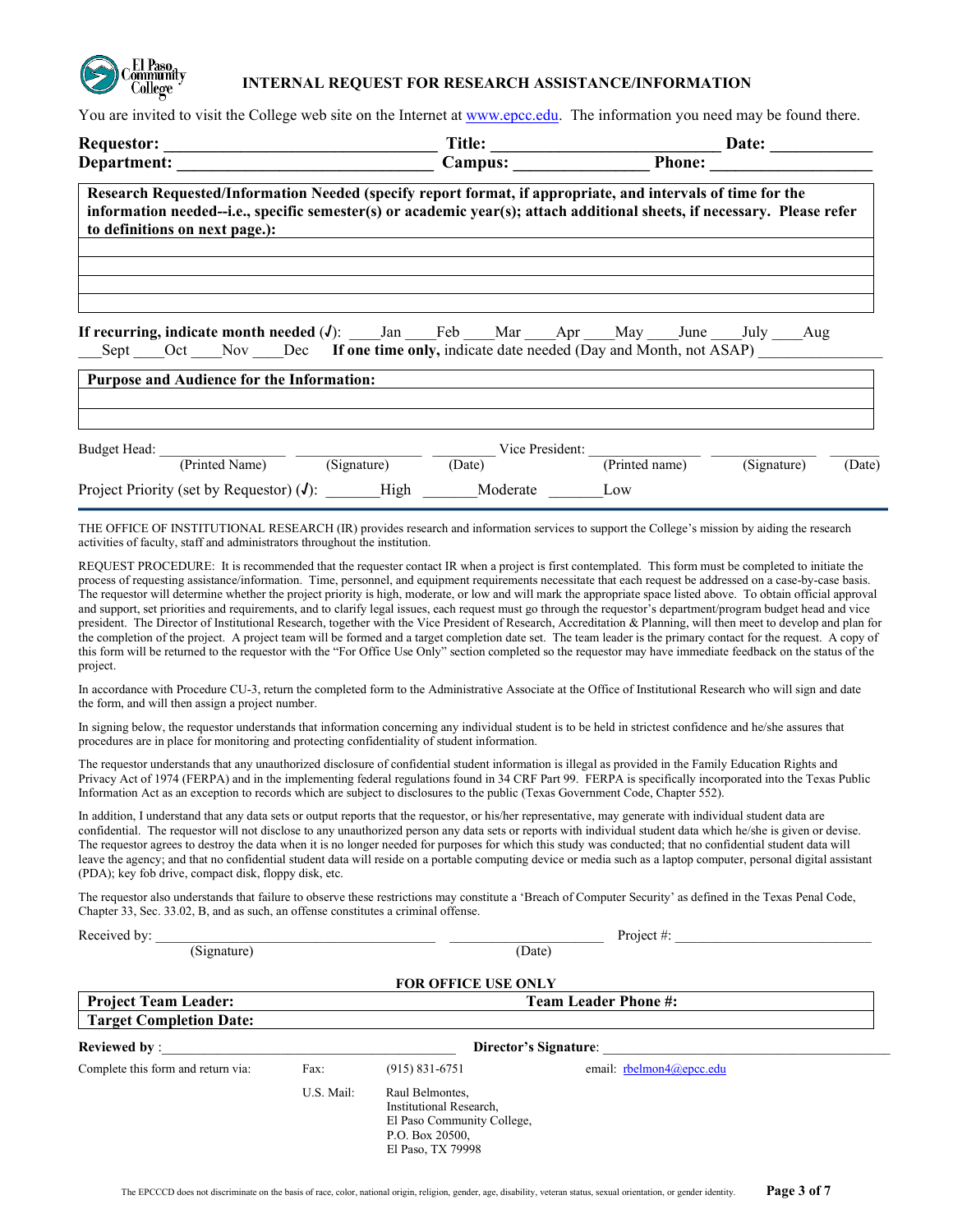

For College Procedure CU-3: *Requesting Research Assistance/ Information from the Office of Institutional Research*

If the requestor uses the following terms, they must be used and understood as defined below:

- **Baseline:** A performance level or status that is the basis for establishing a planning objective and/or standard.
- **Cohort:** A group of individuals who meet a set of criteria (e.g. a group of students who register during the same semester).
- **Contact Hour:** An hour that a student spends in a classroom and/or laboratory during a specified time (e.g. 48 total contract hours for a 3-credit hour course taken during a regular semester with no laboratory). One student sitting in 1 class for 1 hour generates 1 contact hour. EPCC receives State funds for each contact hour in credit courses and in funded continuing education courses.
- **Developmental Student:** A student who takes a developmental course during his or her first semester in college (State definition). This designation is permanent with respect to the student's State record.
- **Full-time, first time in college student (FT FTIC):** A student who registers for 12 or more credit hours during his or her first semester of college attendance.
- **Non-Developmental Student:** A student who does not take a developmental course during his or her first semester in college (State definition). This designation is permanent with respect to the student's State record.
- **Persistence:** The percentage or number of students who register in the fall semester during a specified period of time and who also register again in the immediate, following spring semester.
- **Placement:** The State defines placement as a student's employment or education status after graduation. The State recognizes three types of placement: employment, military service and/or continued education. A student may fall into all three categories at the same time.
- **Professional development activity:** Any activity beyond an employee's normal job activities that promotes the employee's success on the job.
- **Program Completion:** A student successfully completes a program if he or she receives an associates' degree or a certificate.
- **Retention:** The percentage or number of students who register in the fall semester during a specified period of time and who also register again in the immediate, following fall semester.
- **Revenue:** College revenue consists of tuition, fees paid by students, reimbursement by the State for contact hours, and local property taxes. Grants and financial aid are often included when calculating revenue.
- **Seat Count:** The number of seats occupied in all classes during a specified period of time at a specified College site. The seat count will exceed the unduplicated enrollment if students enroll in more than one class.
- **Successful Course Completion:** A student successfully completes a course if he or she receives one of the following grades: A, B, C, D, Cr (Credit).
- **Unduplicated Enrollment:** The number of individual students registered during a specified period of time.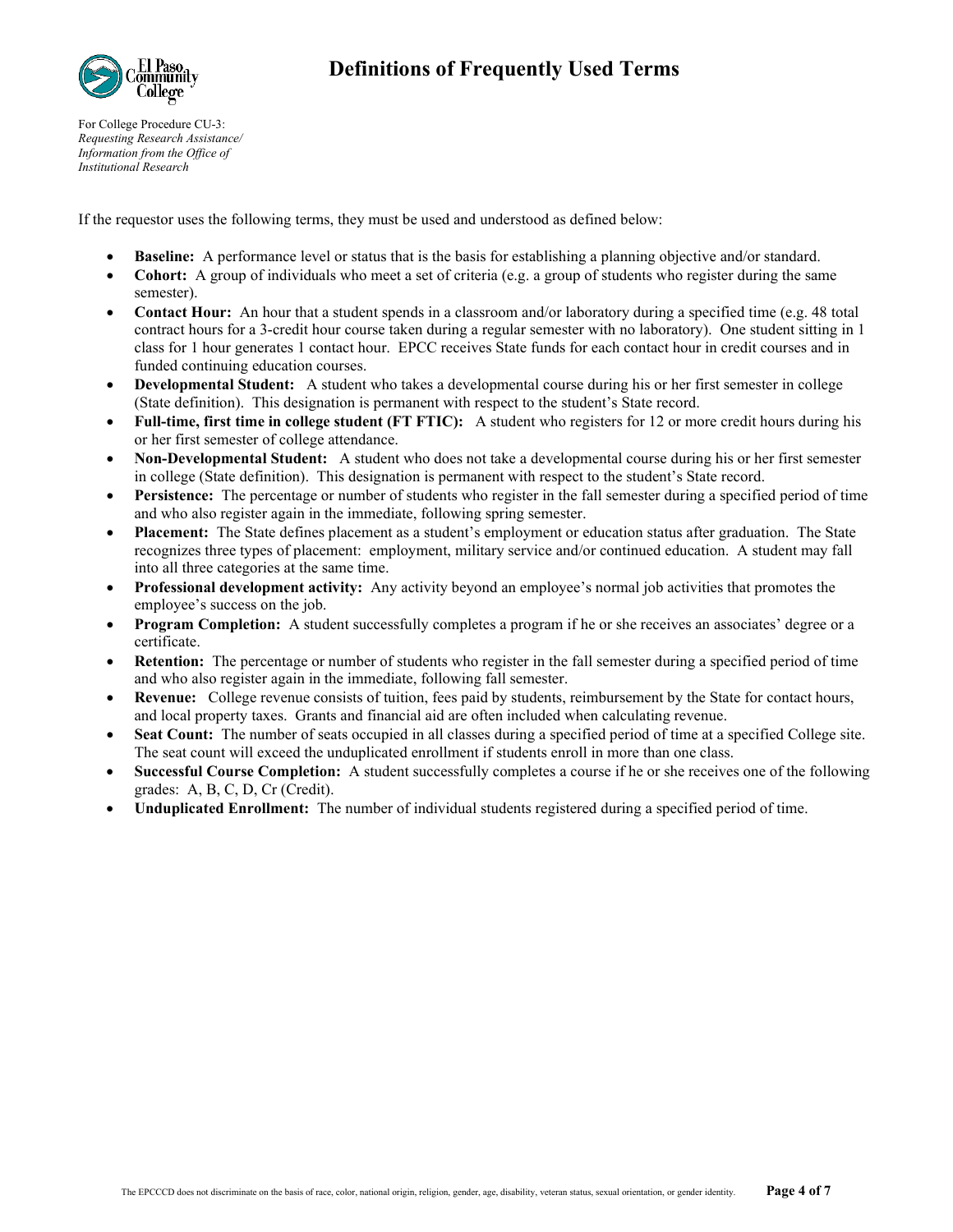

#### **EXTERNAL REQUEST FOR RESEARCH ASSISTANCE/INFORMATION**

You are invited to visit the college web site on the Internet at [www.epcc.edu.](http://www.epcc.edu/) The information you need may be found there.

| definitions on next page.):               | Research Requested/Information Needed: (specify report format, if appropriate, and intervals of time for the<br>information needed--i.e., specific semester(s) or academic year(s); attach additional sheets, if necessary. Please refer to<br><u>a sa barang di salah sahiji désa di salah sahiji désa di salah sahiji désa di salah sahiji désa di salah sahi</u> |  |  |
|-------------------------------------------|---------------------------------------------------------------------------------------------------------------------------------------------------------------------------------------------------------------------------------------------------------------------------------------------------------------------------------------------------------------------|--|--|
|                                           |                                                                                                                                                                                                                                                                                                                                                                     |  |  |
|                                           | <b>If recurring, indicate month needed (J):</b> Jan Feb Mar Apr May June July Aug<br>Sept Oct Nov Dec If one time only, indicate date needed (Day and Month, not ASAP)                                                                                                                                                                                              |  |  |
| Purpose and Audience for the Information: |                                                                                                                                                                                                                                                                                                                                                                     |  |  |
|                                           |                                                                                                                                                                                                                                                                                                                                                                     |  |  |
|                                           | THE OFFICE OF INSTITUTIONAL RESEARCH (IR) provides research and information services to support the mission of El Paso Community College.                                                                                                                                                                                                                           |  |  |

REQUEST PROCEDURE: It is recommended that the requestor contact IR when a project is first contemplated. This form must be completed to initiate the process of requesting assistance/information. Time, personnel, and equipment requirements necessitate that each request be addressed on a case-by-case basis. The Director of Institutional Research, together with the Vice President of Research, Accreditation & Planning, will meet to develop and plan for the completion of the project. A project team will be formed and a target completion date will be set. The team leader is the primary contact for the request. A copy of this form will be returned to the requestor with the "For Office Use Only" section completed so the requestor may have immediate feedback on the status of the project.

In signing below, the requestor understands that information concerning any individual student is to be held in strictest confidence and he/she assures that procedures are in place for monitoring and protecting confidentiality of student information.

The requestor understands that any unauthorized disclosure of confidential student information is illegal as provided in the Family Education Rights and Privacy Act of 1974 (FERPA) and in the implementing federal regulations found in 34 CRF Part 99. FERPA is specifically incorporated into the Texas Public Information Act as an exception to records which are subject to disclosures to the public (Texas Government Code, Chapter 552).

In addition, I understand that any data sets or output reports that the requestor, or his/her representative, may generate with individual student data are confidential. The requestor will not disclose to any unauthorized person any data sets or reports with individual student data which he/she is given or devise. The requestor agrees to destroy the data when it is no longer needed for purposes for which this study was conducted; that no confidential student data will leave the agency; and that no confidential student data will reside on a portable computing device or media such as a laptop computer, personal digital assistant (PDA); key fob drive, compact disk, floppy disk, etc.

The requestor also understands that failure to observe these restrictions may constitute a 'Breach of Computer Security' as defined in the Texas Penal Code, Chapter 33, Sec. 33.02, B, and as such, an offense constitutes a criminal offense.

| Received by:                       |                             |                                                                                                                  | Project $#$ :         |                          |  |  |
|------------------------------------|-----------------------------|------------------------------------------------------------------------------------------------------------------|-----------------------|--------------------------|--|--|
|                                    | (Signature)                 |                                                                                                                  | (Date)                |                          |  |  |
|                                    |                             | <b>FOR OFFICE USE ONLY</b>                                                                                       |                       |                          |  |  |
| <b>Project Team Leader:</b>        | <b>Team Leader Phone #:</b> |                                                                                                                  |                       |                          |  |  |
| <b>Target Completion Date:</b>     |                             |                                                                                                                  |                       |                          |  |  |
| <b>Comments:</b>                   |                             |                                                                                                                  |                       |                          |  |  |
| <b>Reviewed by:</b>                |                             |                                                                                                                  | Director's Signature: |                          |  |  |
| Complete this form and return via: | Fax:                        | $(915) 831 - 6751$                                                                                               |                       | email: rbelmon4@epcc.edu |  |  |
|                                    | U.S. Mail:                  | Raul Belmontes,<br>Institutional Research,<br>El Paso Community College,<br>P.O. Box 20500,<br>El Paso, TX 79998 |                       |                          |  |  |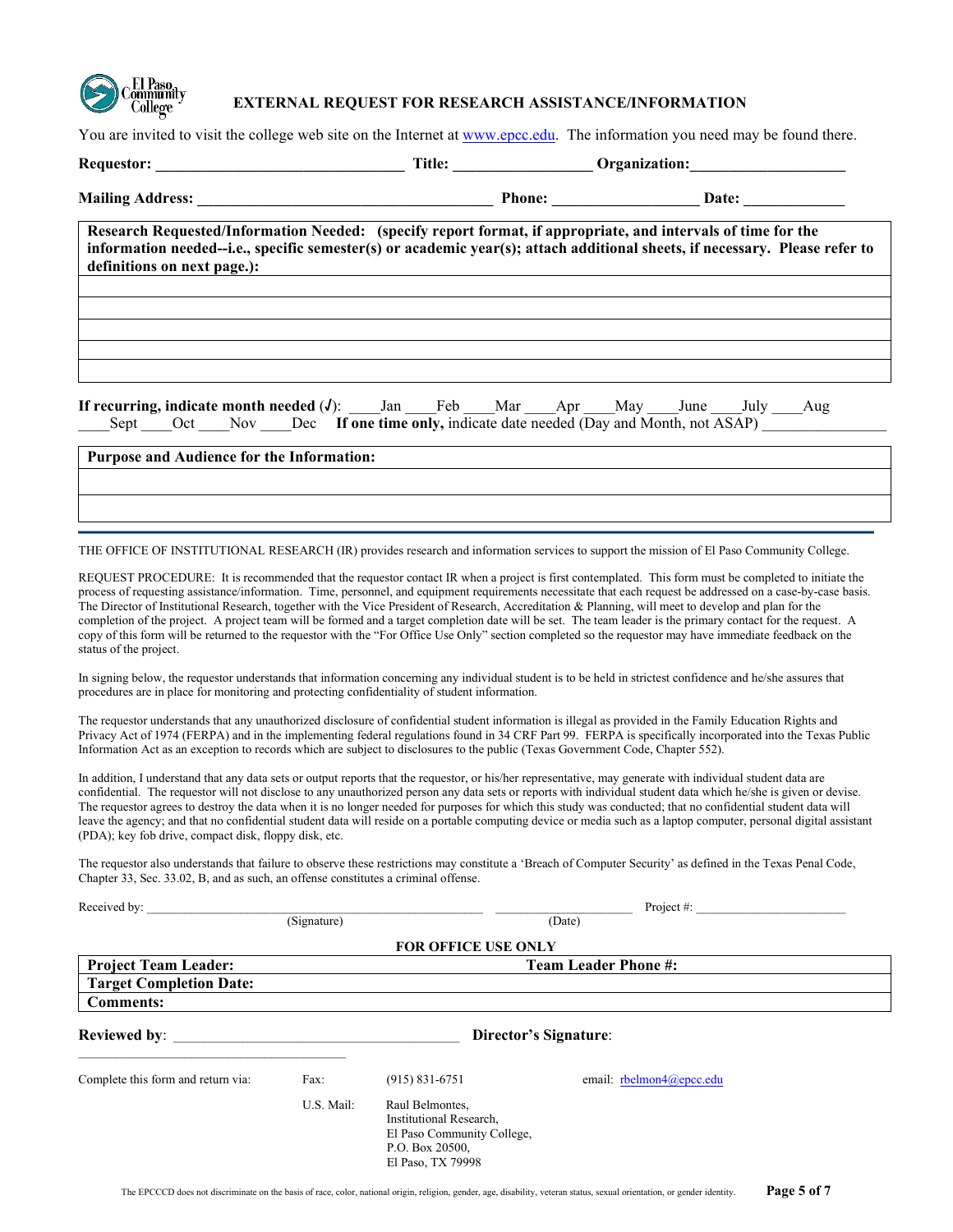

For College Procedure CU-3: *Requesting Research Assistance/ Information from the Office of Institutional Research*

If the requestor uses the following terms, they must be used and understood as defined below:

- **Baseline:** A performance level or status that is the basis for establishing a planning objective and/or standard.
- **Cohort:** A group of individuals who meet a set of criteria (e.g. a group of students who register during the same semester).
- **Contact Hour:** An hour that a student spends in a classroom and/or laboratory during a specified time (e.g. 48 total contract hours for a 3-credit hour course taken during a regular semester with no laboratory). One student sitting in 1 class for 1 hour generates 1 contact hour. EPCC receives State funds for each contact hour in credit courses and in funded continuing education courses.
- **Developmental Student:** A student who takes a developmental course during his or her first semester in college (State definition). This designation is permanent with respect to the student's State record.
- **Full-time, first time in college student (FT FTIC):** A student who registers for 12 or more credit hours during his or her first semester of college attendance.
- **Non-Developmental Student:** A student who does not take a developmental course during his or her first semester in college (State definition). This designation is permanent with respect to the student's State record.
- **Persistence:** The percentage or number of students who register in the fall semester during a specified period of time and who also register again in the immediate, following spring semester.
- **Placement:** The State defines placement as a student's employment or education status after graduation. The State recognizes three types of placement: employment, military service and/or continued education. A student may fall into all three categories at the same time.
- **Professional development activity:** Any activity beyond an employee's normal job activities that promotes the employee's success on the job.
- **Program Completion:** A student successfully completes a program if he or she receives an associates' degree or a certificate.
- **Retention:** The percentage or number of students who register in the fall semester during a specified period of time and who also register again in the immediate, following fall semester.
- **Revenue:** College revenue consists of tuition, fees paid by students, reimbursement by the State for contact hours, and local property taxes. Grants and financial aid are often included when calculating revenue.
- **Seat Count:** The number of seats occupied in all classes during a specified period of time at a specified College site. The seat count will exceed the unduplicated enrollment if students enroll in more than one class.
- **Successful Course Completion:** A student successfully completes a course if he or she receives one of the following grades: A, B, C, D, Cr (Credit).
- **Unduplicated Enrollment:** The number of individual students registered during a specified period of time.